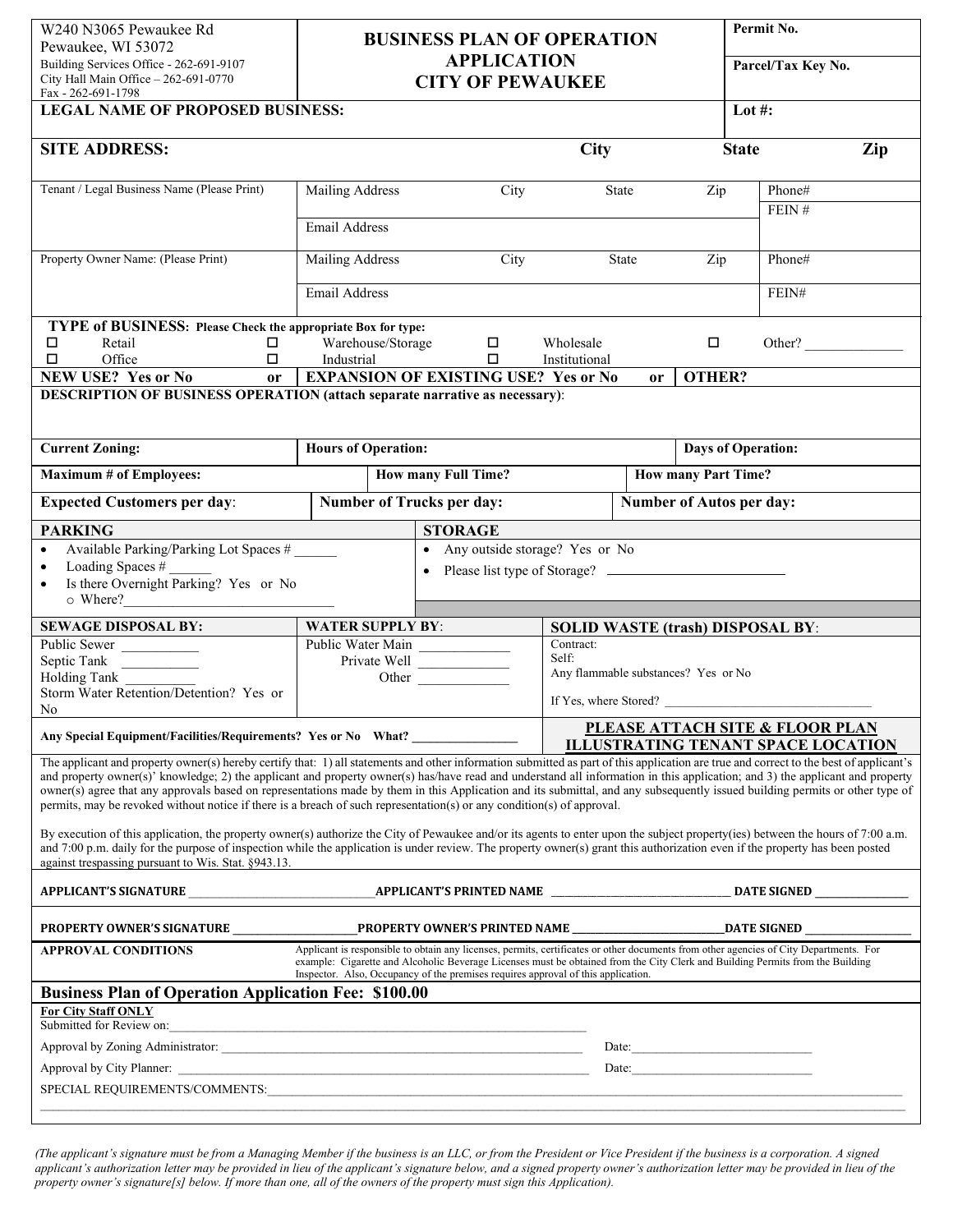

## **CITY OF PEWAUKEE**

Private Fire Protection Size: Domestic Water Size: \_\_\_\_\_\_\_\_\_\_\_\_

Water & Sewer Division W240N3065 Pewaukee Road • Pewaukee, WI 53072 Phone: (262) 691-0804 • Fax: (262) 691-5729 Email: [publicworks@pewaukee.wi.us](mailto:publicworks@pewaukee.wi.us)

## **NOTICE OF INTENT TO DISCHARGE WASTEWATER**

(Please print then mail, fax or email to address above)

**Note**: The discharge shall comply with all conditions of the City Municipal Code Chapter 13.20 found in Title 13 Public Services at: [www.cityofbrookfield.com.](http://www.cityofbrookfield.com/)

## **TO BE COMPLETED BY COMMERCIAL/INDUSTRIAL USER** (*Please Print*)

|    | 1. Company Name:                                                                                                                                                                                                                                                                                                                                                                                                                                                        |
|----|-------------------------------------------------------------------------------------------------------------------------------------------------------------------------------------------------------------------------------------------------------------------------------------------------------------------------------------------------------------------------------------------------------------------------------------------------------------------------|
|    |                                                                                                                                                                                                                                                                                                                                                                                                                                                                         |
|    |                                                                                                                                                                                                                                                                                                                                                                                                                                                                         |
|    | 3. Mailing Address (if different):                                                                                                                                                                                                                                                                                                                                                                                                                                      |
|    |                                                                                                                                                                                                                                                                                                                                                                                                                                                                         |
|    | Title:                                                                                                                                                                                                                                                                                                                                                                                                                                                                  |
|    | Phone:                                                                                                                                                                                                                                                                                                                                                                                                                                                                  |
|    | <u> 1989 - Johann Stoff, amerikansk politiker (d. 1989)</u>                                                                                                                                                                                                                                                                                                                                                                                                             |
|    | 6. Existing number of employees: Full-time: ________________<br>Part-time: __________________                                                                                                                                                                                                                                                                                                                                                                           |
|    | 7. Operating: #Days/week: _______________ #Hours/day: ______________ #Shifts: _____________                                                                                                                                                                                                                                                                                                                                                                             |
|    | 8. Facility Four-digit SIC Code: ____ ____ ____ _____ OR Six-digit NAICS Code: ____ ____ ____ ____ ____ ___                                                                                                                                                                                                                                                                                                                                                             |
| 9. | Reason for filing survey:<br>Change of occupancy<br>Construction of a new facility/new addition<br>Proposing to discharge from a facility where there is currently no discharge or adding a new sewer connection<br>Significantly altering the volume or characteristics of an existing discharge<br>Applying for reissuance of an existing discharge permit<br>Per request by municipality - discharge ongoing with no expected changes<br>Update previous information |
|    | 10. Date when new or altered discharge is expected to begin:                                                                                                                                                                                                                                                                                                                                                                                                            |